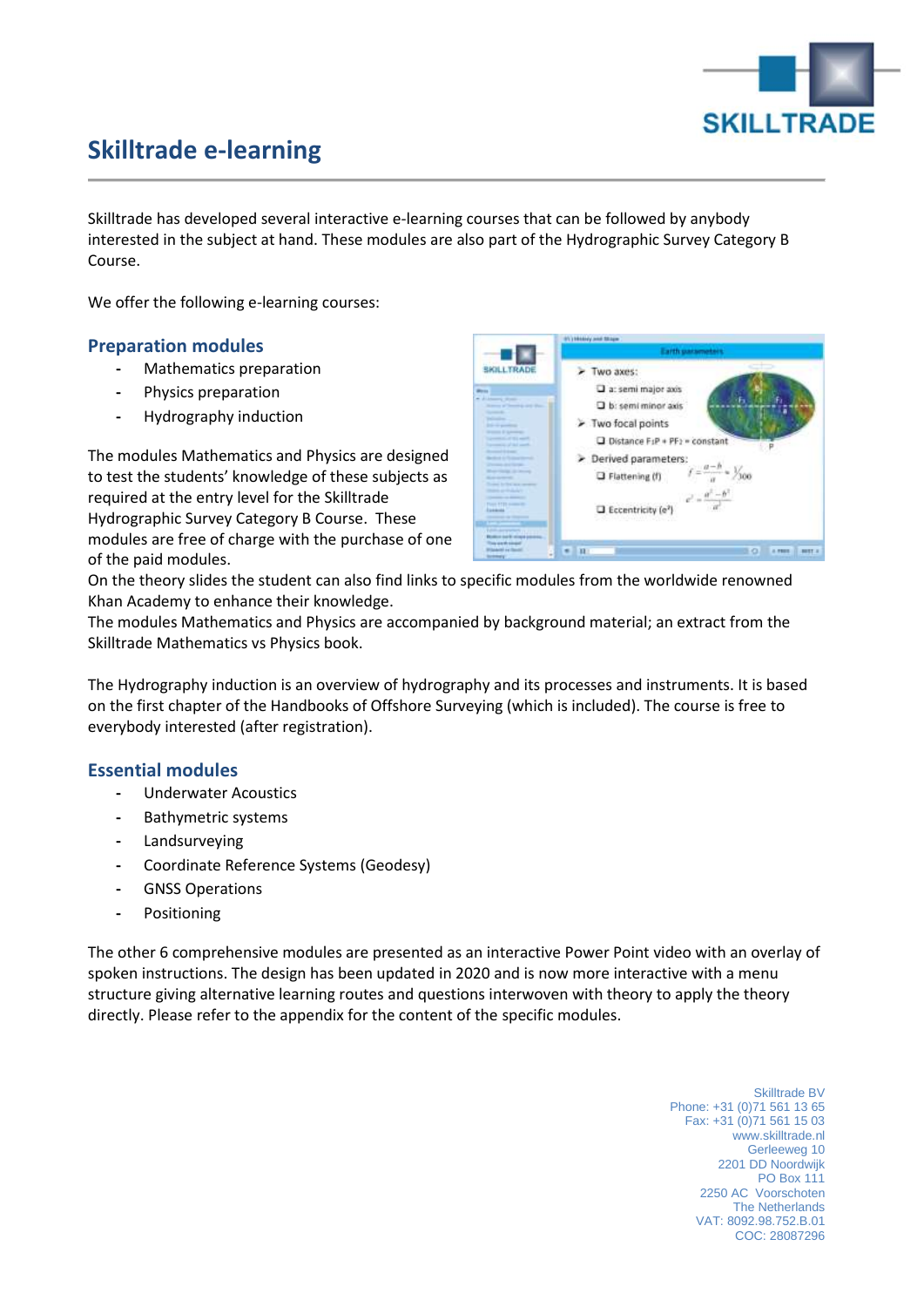

Throughout the modules interactive questions are asked which form the final

assessment of the module. Each question consists of a number of randomly drawn questions from a question bank ensuring that different attempts lead to different sets of questions. After answering the questions, the results will be displayed per topic and for the entire module. A student can take the assessment as often as required.

A lecturer is available for questions / tutoring via e-mail.

You can access the modules on your desktop computer, but also offline through the Moodle Mobile app on your mobile device. Each module is accompanied by background material; an extract from the Handbook of Offshore surveying.



# **Content of the Essential modules**

#### **Underwater Acoustics**

- o Parameters of sound
- o Speed of sound
- o Generating sound
- o Sonar equation
- o Range computations

#### **Bathymetric systems**

- o Singlebeam echo sounder
- o Multibeam echo sounder
- o Other bathymetric systems

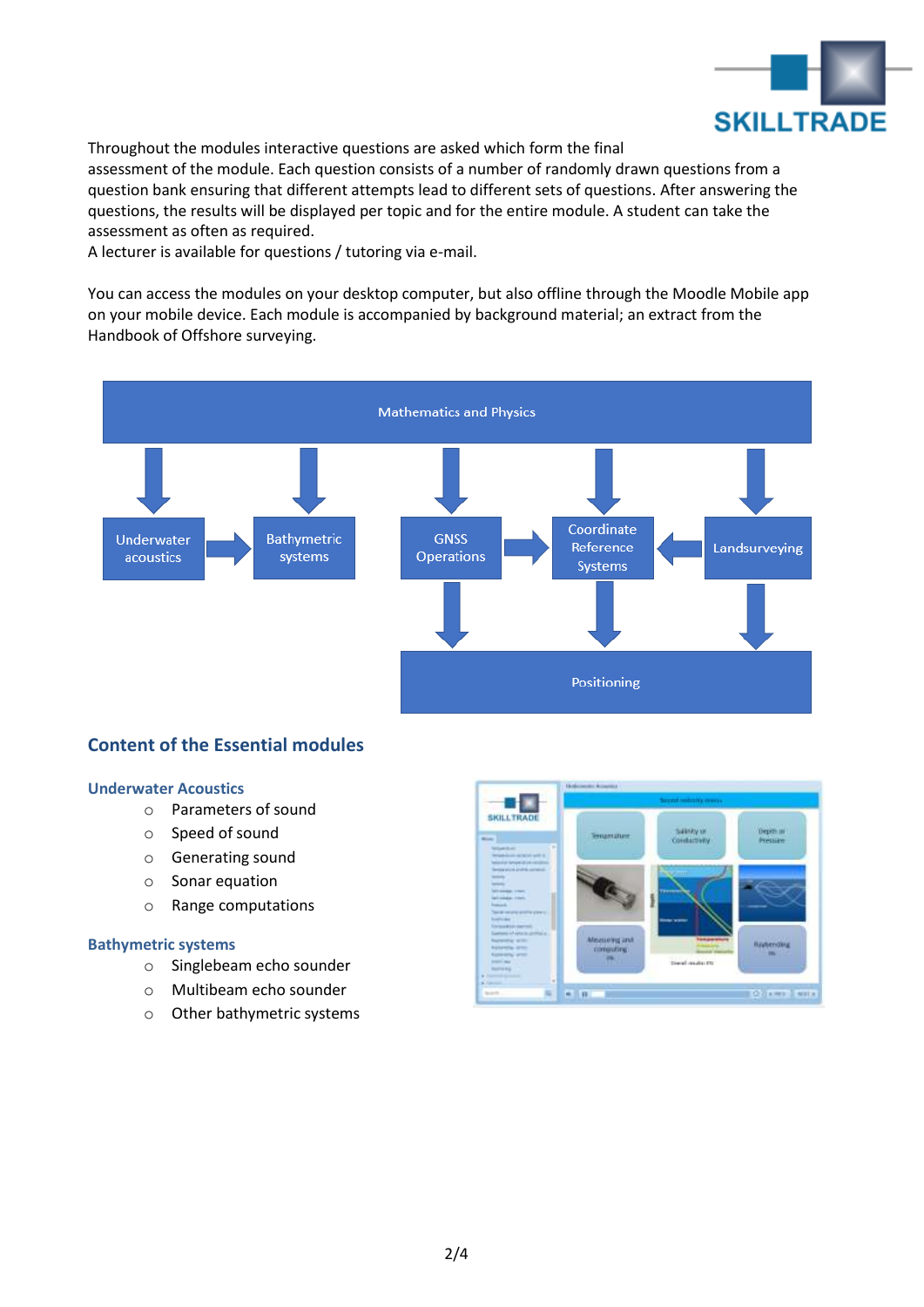

#### **Landsurveying**

- o Position measurement
- o Length measurement
- o Angle measurement
- o Range-bearing positioning
- o Height measurement including tidal measurements
- o Position computations
- o Elementary statistics



## **Coordinate Reference Systems (Geodesy)**

- o Overview of Coordinate Reference Systems
- o Horizontal datums
- o Datum transformation
- o Projections
- o Vertical datums including tidal theory

#### **GNSS Operations**

- o GNSS positioning
- o GNSS Augmentation
- o Using GNSS
- o GNSS Signal structure
- o Geodesy for GNSS
- o GNSS Statistics

#### **Positioning**

- o Position sensor integration
- o Ships Reference Frames
- o Inertial Navigation Systems
- o Time as a variable
- o Advanced GNSS positioning
- o Computing position statistics



## **Study load and costs**

| <b>Module</b>                | Study load in hours <sup>1</sup> | Price <sup>2</sup> |
|------------------------------|----------------------------------|--------------------|
| Mathematics preparation      | $20 - 25$                        | Free of charge     |
| Physics preparation          | $20 - 25$                        | Free of charge     |
| Hydrography induction        | $5 - 10$                         | Free of charge     |
| <b>Underwater Acoustics</b>  | $20 - 25$                        | € 250              |
| <b>Bathymetric systems</b>   | $20 - 25$                        | € 250              |
| Landsurveying                | $20 - 25$                        | € 250              |
| Coordinate Reference Systems | $20 - 25$                        | € 250              |
| <b>GNSS Operations</b>       | $30 - 35$                        | € 250              |
| Positioning                  | $20 - 25$                        | € 250              |

<sup>1</sup> The study load mentioned above is including time spent by the average student viewing the lecture, reading the included background material and answering the questions. Excluding any tele-conferencing sessions.